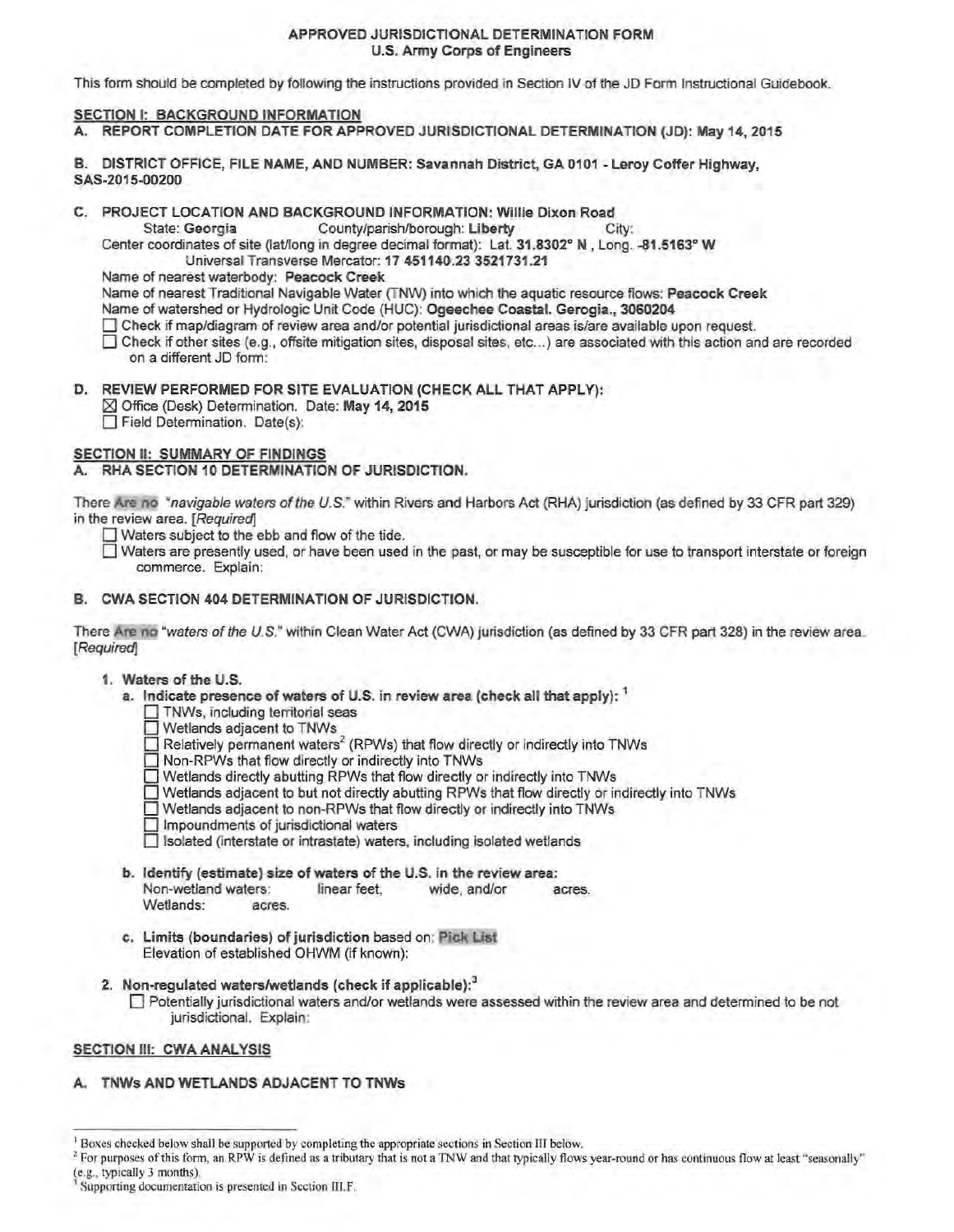The agencies will assert jurisdiction over TNWs and wetlands adjacent to TNWs. If the aquatic resource is a TNW, complete Section 111.A.1 and Section 111.D.1. only; if the aquatic resource is a wetland adjacent to a TNW, complete Sections III.A.1 and 2 and Section III.D.1.; otherwise, see Section III.B below.

1. TNW

Identify TNW:

Summarize rationale supporting determination:

- 2. Wetland adjacent to TNW Summarize rationale supporting conclusion that wetland is "adjacent":
- B. CHARACTERISTICS OF TRIBUTARY (THAT IS NOT A TNW) AND ITS ADJACENT WETLANDS (IF ANY):

This section summarizes information regarding characteristics of the tributary and its adjacent wetlands, if any, and it helps determine whether or not the standards for jurisdiction established under Rapanos have been met.

The agencies will assert jurisdiction over non-navigable tributaries of TNWs where the tributaries are "relatively permanent waters" (RPWs}, i.e. tributaries that typically flow year-round or have continuous flow at least seasonally (e.g., typically 3 months). A wetland that directly abuts an RPW is also jurisdictional. If the aquatic resource is not a TNW, but has year-round (perennial) flow, skip to Section 111.D.2. If the aquatic resource is a wetland directly abutting a tributary with perennial flow, skip to Section 111.D.4.

A wetland that is adjacent to but that does not directly abut an RPW requires a significant nexus evaluation. Corps districts and EPA regions will include in the record any available information that documents the existence of a significant nexus between a relatively permanent tributary that is not perennial (and its adjacent wetlands if any) and a traditional navigable water, even though a significant nexus finding is not required as a matter of law.

If the waterbody<sup>4</sup> is not an RPW, or a wetland directly abutting an RPW, a JD will require additional data to determine if the waterbody has a significant nexus with a TNW. If the tributary has adjacent wetlands, the significant nexus evaluation must consider the tributary in combination with all of its adjacent wetlands. This significant nexus evaluation that combines, for analytical purposes, the tributary and all of its adjacent wetlands is used whether the review area identified in the JD request is the tributary, or its adjacent wetlands, or both. If the JD covers a tributary with adjacent wetlands, complete Section 111.B.1 for the tributary, Section 111.B.2 for any onsite wetlands, and Section 111.B.3 for all wetlands adjacent to that tributary, both onsite and offsite. The determination whether a significant nexus exists is determined In Section 111.C below.

- 1. Characteristics of non-TNWs that flow directly or indirectly into TNW
	- (i) General Area Conditions: Watershed size: Pick List<br>Drainage area: Pick List Drainage area: Average annual rainfall: Average annual snowfall: inches inches
	- (ii) Physical Characteristics:
		- (a) Relationship with TNW: 0 Tributary flows directly into TNW. 0 Tributary flows through Pick List tributaries before entering TNW.

| Project waters are Pick List river miles from TNW.             |
|----------------------------------------------------------------|
| Project waters are Pick List river miles from RPW.             |
| Project waters are Pick List aerial (straight) miles from TNW. |
| Project waters are Pick List aerial (straight) miles from RPW. |
| Project waters cross or serve as state boundaries. Explain:    |

Identify flow route to TNW<sup>5</sup>: Tributary stream order, if known:

(b) General Tributary Characteristics (check all that apply): Tributary is:  $\Box$  Natural 0 Artificial {man-made}. Explain:

<sup>•</sup>Note that the Instructional Guidebook contains additional infonnation regarding swales, ditches, washes, and erosional features generally and in the arid West.

*<sup>5</sup>* Flow route can be described by identifying, e.g., tributary a, which flows through the review area, to flow into tributary b, which then flows into TNW.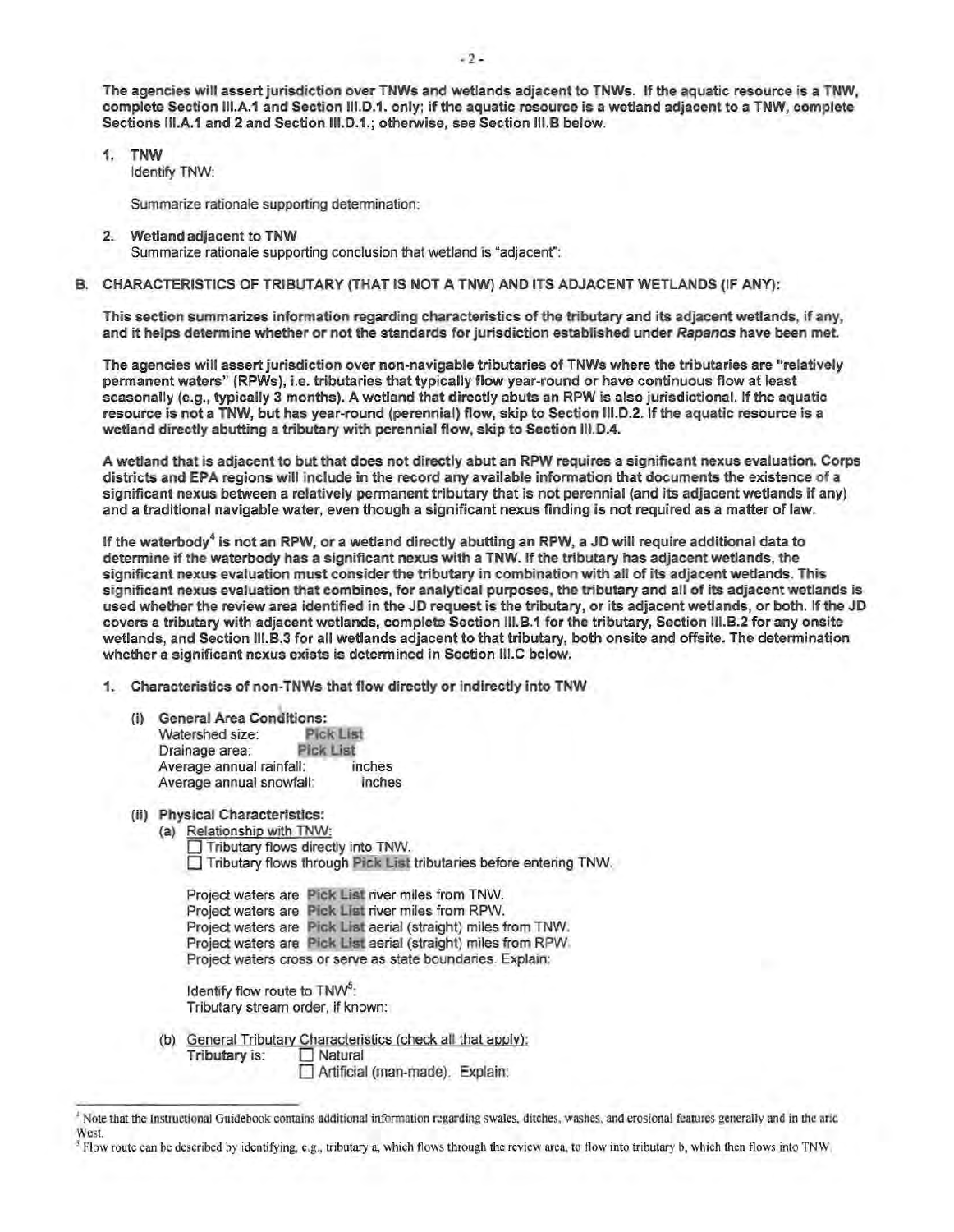|         | Manipulated (man-altered). Explain:                                                                                                                                                                                                                                                                                                                                                                                                                                                                                                                                                                                                                                                                                                                                                     |
|---------|-----------------------------------------------------------------------------------------------------------------------------------------------------------------------------------------------------------------------------------------------------------------------------------------------------------------------------------------------------------------------------------------------------------------------------------------------------------------------------------------------------------------------------------------------------------------------------------------------------------------------------------------------------------------------------------------------------------------------------------------------------------------------------------------|
|         | Tributary properties with respect to top of bank (estimate):<br>Average width:<br>feet<br>Average depth:<br>feet<br>Average side slopes: Pick List.                                                                                                                                                                                                                                                                                                                                                                                                                                                                                                                                                                                                                                     |
|         | Primary tributary substrate composition (check all that apply):<br>$\Box$ Silts<br>Sands<br>Concrete<br>$\Box$ Cobbles<br>Gravel<br>$\Box$ Muck<br>Vegetation. Type/% cover:<br>Bedrock<br>Other. Explain:                                                                                                                                                                                                                                                                                                                                                                                                                                                                                                                                                                              |
|         | Tributary condition/stability [e.g., highly eroding, sloughing banks]. Explain:<br>Presence of run/riffle/pool complexes. Explain:<br>Tributary geometry: Pick List<br>%<br>Tributary gradient (approximate average slope):                                                                                                                                                                                                                                                                                                                                                                                                                                                                                                                                                             |
|         | $(c)$ Flow:<br>Tributary provides for: Pick List<br>Estimate average number of flow events in review area/year: Pick List<br>Describe flow regime:<br>Other information on duration and volume:                                                                                                                                                                                                                                                                                                                                                                                                                                                                                                                                                                                         |
|         | Surface flow is: Pick List. Characteristics:                                                                                                                                                                                                                                                                                                                                                                                                                                                                                                                                                                                                                                                                                                                                            |
|         | Subsurface flow: Pick List. Explain findings:<br>$\Box$ Dye (or other) test performed:                                                                                                                                                                                                                                                                                                                                                                                                                                                                                                                                                                                                                                                                                                  |
|         | Tributary has (check all that apply):<br>Bed and banks<br>$\Box$ OHWM <sup>6</sup> (check all indicators that apply):<br>clear, natural line impressed on the bank<br>$\Box$ the presence of litter and debris<br>destruction of terrestrial vegetation<br>changes in the character of soil<br>$\Box$ shelving<br>$\Box$ the presence of wrack line<br>vegetation matted down, bent, or absent<br>sediment sorting<br>leaf litter disturbed or washed away<br>scour<br>$\Box$ sediment deposition<br>$\Box$ multiple observed or predicted flow events<br>$\Box$ water staining<br>abrupt change in plant community<br>$\Box$ other (list):<br>Discontinuous OHWM. Explain:<br>If factors other than the OHWM were used to determine lateral extent of CWA jurisdiction (check all that |
| apply): | High Tide Line indicated by:<br>Mean High Water Mark indicated by:                                                                                                                                                                                                                                                                                                                                                                                                                                                                                                                                                                                                                                                                                                                      |
|         | oil or scum line along shore objects<br>$\Box$ survey to available datum;<br>fine shell or debris deposits (foreshore)<br>$\Box$ physical markings;<br>physical markings/characteristics<br>vegetation lines/changes in vegetation types.<br>$\Box$ tidal gauges<br>other (list):                                                                                                                                                                                                                                                                                                                                                                                                                                                                                                       |
|         | (iii) Chemical Characteristics:<br>Characterize tributary (e.g., water color is clear, discolored, oily film; water quality; general watershed<br>characteristics, etc.). Explain:<br>Identify specific pollutants, if known:                                                                                                                                                                                                                                                                                                                                                                                                                                                                                                                                                           |
|         | (iv) Biological Characteristics. Channel supports (check all that apply):<br>Riparian corridor. Characteristics (type, average width):<br>Wetland fringe. Characteristics:<br>$\Box$ Habitat for:<br>Federally Listed species. Explain findings:<br>Fish/spawn areas. Explain findings:                                                                                                                                                                                                                                                                                                                                                                                                                                                                                                 |

 $-3-$ 

<sup>&</sup>lt;sup>6</sup>A natural or man-made discontinuity in the OHWM does not necessarily sever jurisdiction (e.g., where the stream temporarily flows underground, or where the OHWM has been removed by development or agricultural practices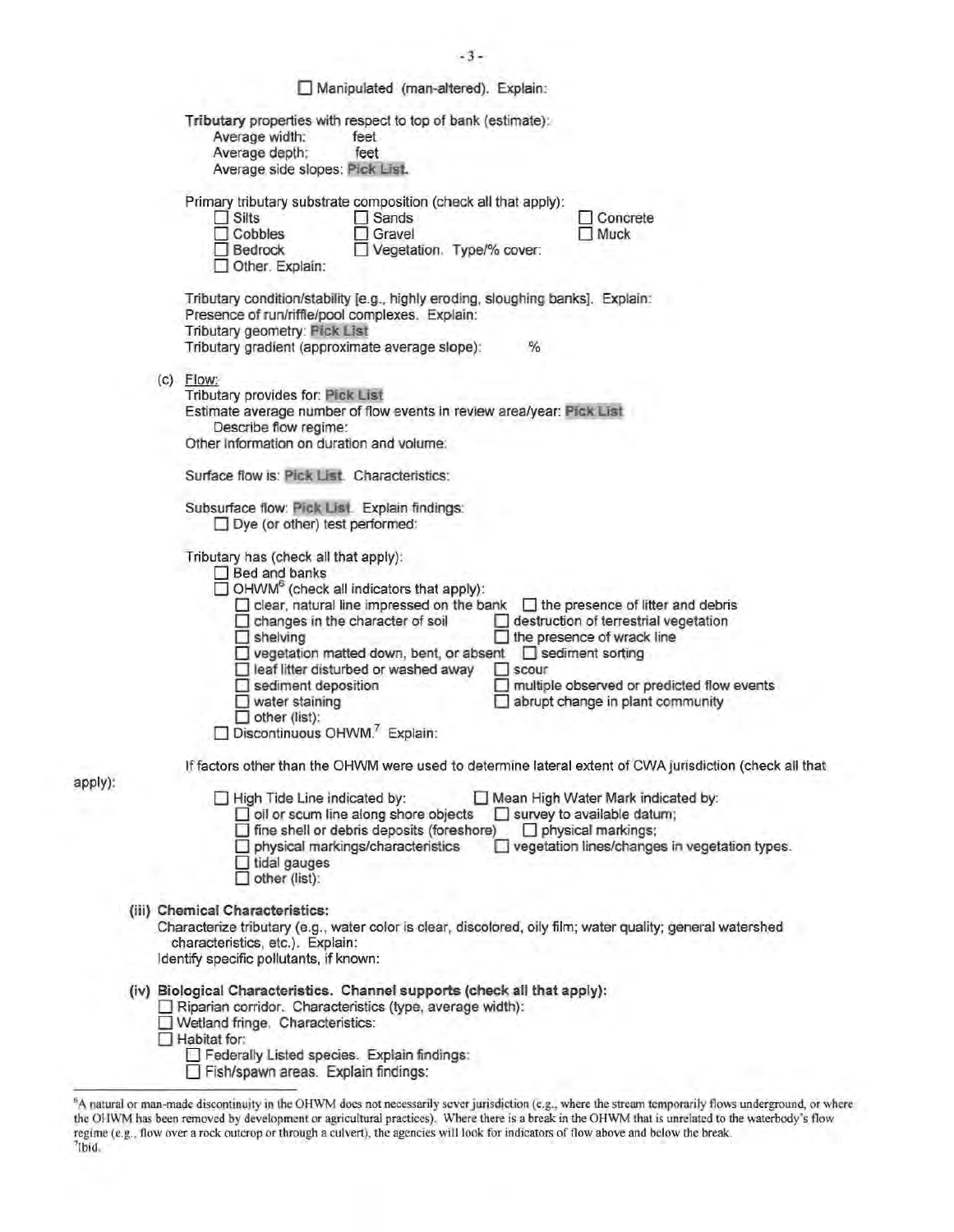D Other environmentally-sensitive species. Explain findings:  $\Box$  Aquatic/wildlife diversity. Explain findings:

- 2. Characteristics of wetlands adjacent to non-TNW that flow directly or indirectly into TNW
	- (i) Physical Characteristics:
		- (a) General Wetland Characteristics:
			- Properties:

Wetland size: acres

Wetland type. Explain:

Wetland quality. Explain:

Project wetlands cross or serve as state boundaries. Explain:

(b) General Flow Relationship with Non-TNW: Flow is: Pick list. Explain:

Surface flow is: Pick List Characteristics:

Subsurface flow: Pick List. Explain findings: D Dye (or other) test performed:

(c) Wetland Adjacency Determination with Non-TNW:  $\Box$  Directly abutting

 $\Box$  Not directly abutting

- Discrete wetland hydrologic connection. Explain:
- D Ecological connection. Explain:
- □ Separated by berm/barrier. Explain:
- (d) Proximity (Relationship) to TNW Project wetlands are Pick List river miles from TNW. Project waters are Pick List aerial (straight) miles from TNW. Flow is from: Pick List. Estimate approximate location of wetland as within the Pick List floodplain.
- (ii) Chemical Characteristics: Characterize wetland system (e.g., water color is clear, brown, oil film on surface; water quality; general watershed characteristics; etc.). Explain: Identify specific pollutants, if known:
- (iii) Biological Characteristics. Wetland supports (check all that apply):
	- $\Box$  Riparian buffer. Characteristics (type, average width):
	- Vegetation type/percent cover. Explain:
	- $\Box$  Habitat for:
		- D Federally Listed species. Explain findings: D Fish/spawn areas. Explain findings:
		-
		- D Other environmentally-sensitive species. Explain findings:
		- D Aquatic/wildlife diversity. Explain findings:

### 3. Characteristics of all wetlands adjacent to the tributary (if any)

All wetland(s) being considered in the cumulative analysis: Pick List

Approximately acres in total are being considered in the cumulative analysis.

For each wetland, specify the following:

Directly abuts? (YIN) Size (in acres) Directly abuts? (Y/N} Size (in acres)

Summarize overall biological, chemical and physical functions being performed: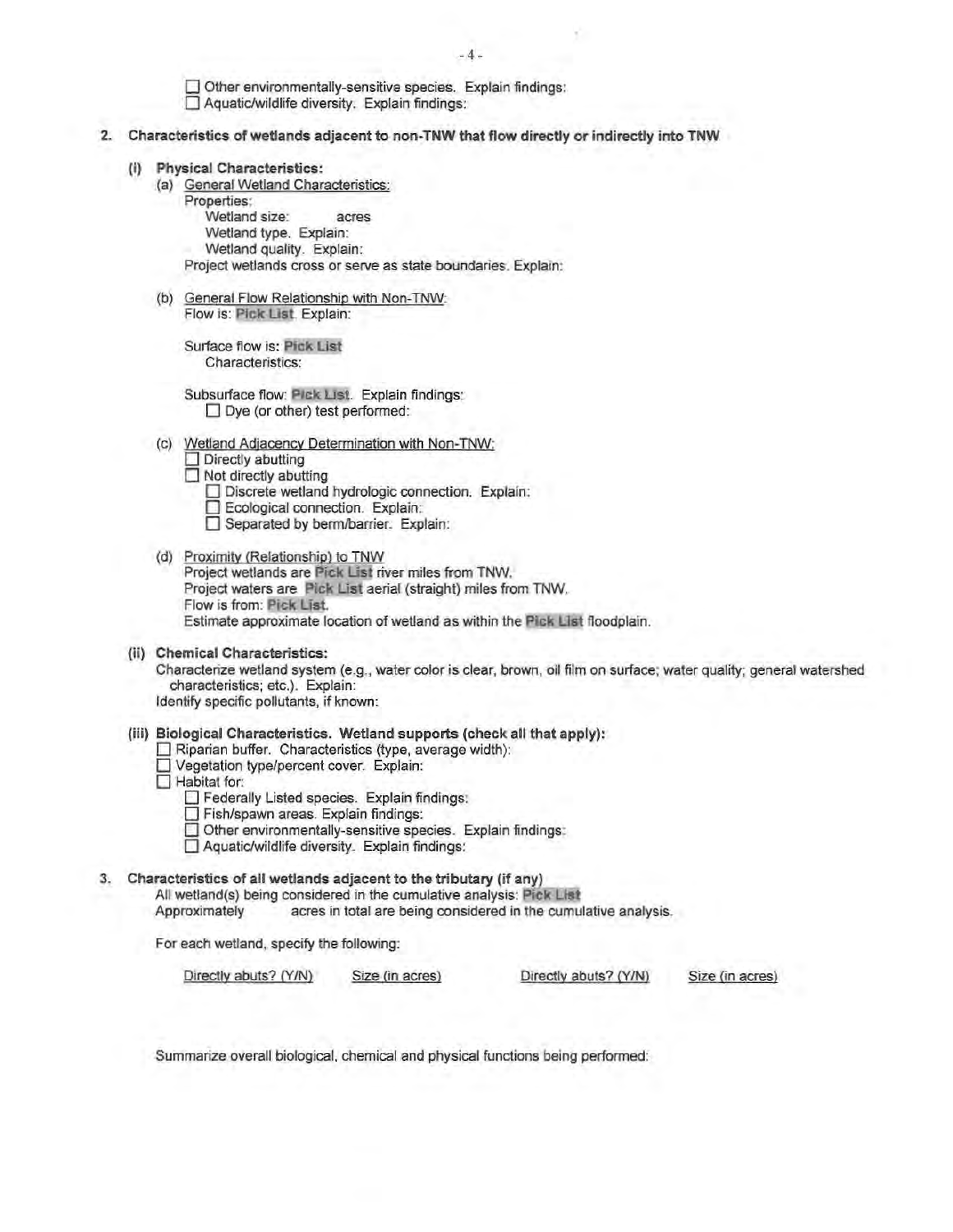#### C. SIGNIFICANT NEXUS DETERMINATION

A significant nexus analysis will assess the flow characteristics and functions of the tributary itself and the functions performed by any wetlands adjacent to the tributary to determine if they significantly affect the chemical, physical, and biological integrity of a TNW. For each of the following situations, a significant nexus exists if the tributary, in combination with all of its adjacent wetlands, has more than a speculative or insubstantial effect on the chemical, physical and/or biological integrity of a TNW. Considerations when evaluating significant nexus include, but are not limited to the volume, duration, and frequency of the flow of water in the tributary and its proximity to a TNW, and the functions performed by the tributary and all its adjacent wetlands. It is not appropriate to detennine significant nexus based solely on any specific threshold of distance (e.g. between a tributary and its adjacent wetland or between a tributary and the TNW). Similarly, the fact an adjacent wetland lies within or outside of a floodplain is not solely detenninative of significant nexus.

Draw connections between the features documented and the effects on the TNW, as identified in the Rapanos Guidance and discussed in the Instructional Guidebook. Factors to consider include, for example:

- Does the tributary, in combination with its adjacent wetlands (if any), have the capacity to carry pollutants or flood waters to TNWs, or to reduce the amount of pollutants or flood waters reaching a TNW?
- Does the tributary, in combination with its adjacent wetlands (if any), provide habitat and lifecycle support functions for fish and other species, such as feeding, nesting, spawning, or rearing young for species that are present in the TNW?
- Does the tributary, in combination with its adjacent wetlands (if any), have the capacity to transfer nutrients and organic carbon that support downstream foodwebs?
- Does the tributary, in combination with its adjacent wetlands (if any), have other relationships to the physical, chemical, or biological integrity of the TNW?

#### Note: the above list of considerations is not inclusive and other functions observed or known to occur should be documented below:

- 1. Significant nexus findings for non-RPW that has no adjacent wetlands and flows directly or indirectly into TNWs. Explain findings of presence or absence of significant nexus below, based on the tributary itself, then go to Section III.D:
- 2. Significant nexus findings for non-RPW and its adjacent wetlands, where the non-RPW flows directly or indirectly into TNWs. Explain findings of presence or absence of significant nexus below, based on the tributary in combination with all of its adjacent wetlands, then go to Section 111.D:
- 3. Significant nexus findings for wetlands adjacent to an RPW but that do not directly abut the RPW. Explain findings of presence or absence of significant nexus below, based on the tributary in combination with all of its adjacent wetlands, then go to Section III.D:

### D. DETERMINATIONS OF JURISDICTIONAL FINDINGS. THE SUBJECT WATERS/WETLANDS ARE (CHECK ALL THAT APPLY):

- 1. **TNWs and Adjacent Wetlands.** Check all that apply and provide size estimates in review area:<br>  $\Box$  TNWs: linear feet. wide. Or acres.
	- TNWs: linear feet, wide, Or acres.
	- $\overline{\Box}$  Wetlands adjacent to TNWs:

### 2. RPWs that flow directly or indirectly into TNWs.

- 0 Tributaries of TNWs where tributaries typically flow year-round are jurisdictional. Provide data and rationale indicating that tributary is perennial:
- □ Tributaries of TNW where tributaries have continuous flow "seasonally" (e.g., typically three months each year) are jurisdictional. Data supporting this conclusion is provided at Section 111.B. Provide rationale indicating that tributary flows seasonally:

Provide estimates for jurisdictional waters in the review area (check all that apply):<br>  $\Box$  Tributary waters: linear feet wide.

- Tributary waters: linear feet wide.
- Other non-wetland waters: acres.
	- Identify type(s) of waters:

### 3. Non-RPWs<sup>8</sup> that flow directly or indirectly into TNWs.

 $\Box$  Waterbody that is not a TNW or an RPW, but flows directly or indirectly into a TNW, and it has a significant nexus with a TNW is jurisdictional. Data supporting this conclusion is provided at Section 111.C.

Provide estimates for jurisdictional waters within the review area (check all that apply): Tributary waters: linear feet, wide.

8 See Footnote# 3.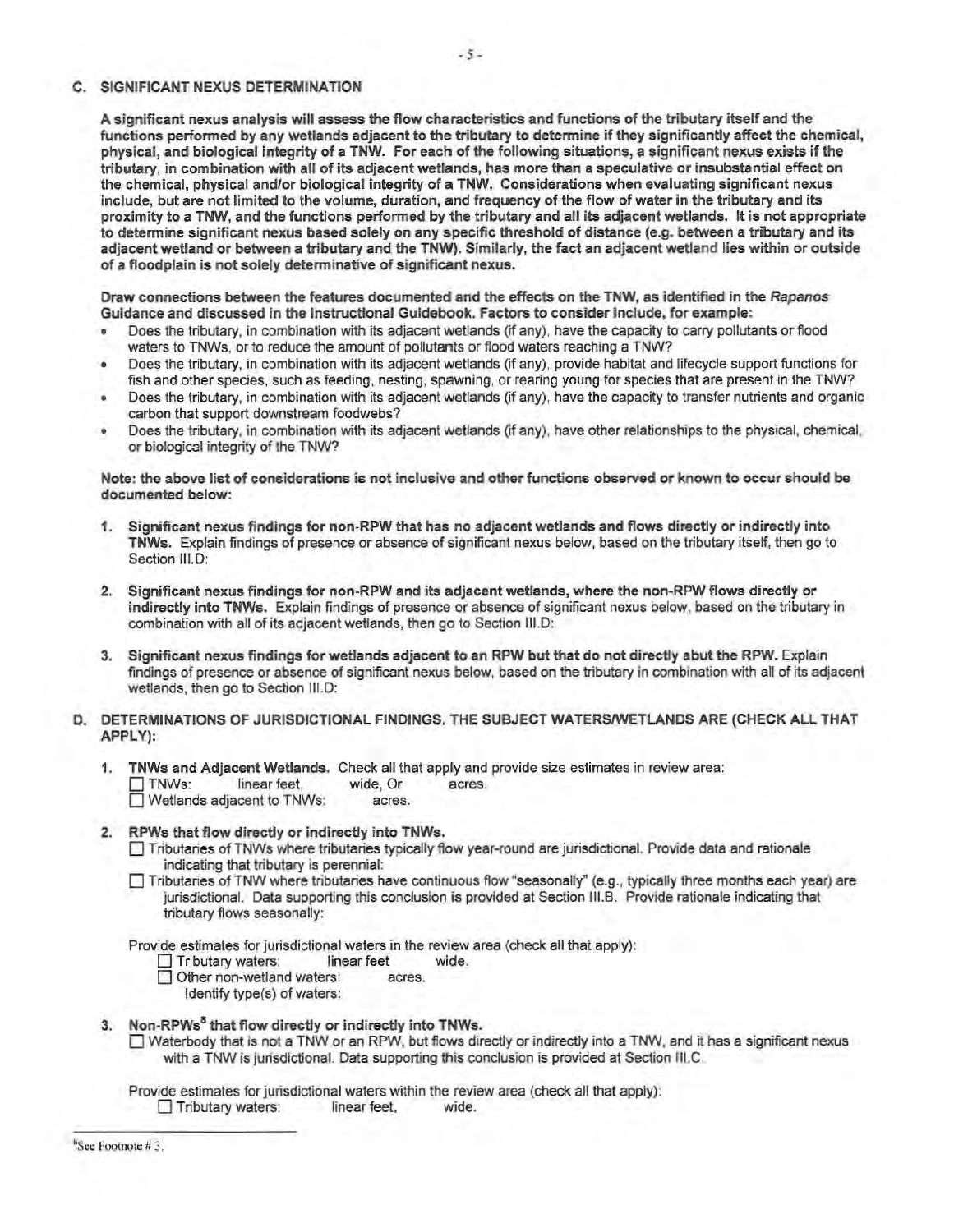Other non-wetland waters: acres. Identify type(s) of waters:

- 4. Wetlands directly abutting an RPW that flow directly or indirectly into TNWs.
	- D Wetlands directly abut RPW and thus are jurisdictional as adjacent wetlands.
		- 0 Wetlands directly abutting an RPW where tributaries typically flow year-round. Provide data and rationale indicating that tributary is perennial in Section 111.D.2, above. Provide rationale indicating that wetland is directly abutting an RPW:

0 Wetlands directly abutting an RPW where tributaries typically flow "seasonally." Provide data indicating that tributary is seasonal in Section 111.B and rationale in Section 111.D.2, above. Provide rationale indicating that wetland is directly abutting an RPW:

Provide acreage estimates for jurisdictional wetlands in the review area: acres.

- 5. Wetlands adjacent to but not directly abutting an RPW that flow directly or indirectly into TNWs.
	- $\Box$  Wetlands that do not directly abut an RPW, but when considered in combination with the tributary to which they are adjacent and with similarly situated adjacent wetlands, have a significant nexus with a TNW are jurisidictional. Data supporting this conclusion is provided at Section 111.C.

Provide acreage estimates for jurisdictional wetlands in the review area: acres.

Wetlands adjacent to non-RPWs that flow directly or indirectly into TNWs. 0 Wetlands adjacent to such waters, and have when considered in combination with the tributary to which they are adjacent and with similarly situated adjacent wetlands, have a significant nexus with a TNW are jurisdictional. Data supporting this conclusion is provided at Section 111.C.

Provide estimates for jurisdictional wetlands in the review area: acres.

7. Impoundments of jurisdictional waters.<sup>9</sup>

As a general rule, the impoundment of a jurisdictional tributary remains jurisdictional.

- □ Demonstrate that impoundment was created from "waters of the U.S.," or
- $\Box$  Demonstrate that water meets the criteria for one of the categories presented above (1-6), or

 $\Box$  Demonstrate that water is isolated with a nexus to commerce (see E below).

E. ISOLATED [INTERSTATE OR INTRA-STATE] WATERS, INCLUDING ISOLATED WETLANDS, THE USE, DEGRADATION OR DESTRUCTION OF WHICH COULD AFFECT INTERSTATE COMMERCE, INCLUDING ANY SUCH WATERS (CHECK ALL THAT APPLY):<sup>10</sup>

 $\Box$  which are or could be used by interstate or foreign travelers for recreational or other purposes.

 $\Box$  from which fish or shellfish are or could be taken and sold in interstate or foreign commerce.

 $\Box$  which are or could be used for industrial purposes by industries in interstate commerce.

Interstate isolated waters. Explain:

Other factors. Explain:

## Identify water body and summarize rationale supporting determination:

Provide estimates for jurisdictional waters in the review area (check all that apply):

0 Tributary waters: linear feet, wide.

Other non-wetland waters: acres.

- Identify type(s) of waters:
- O Wetlands: acres.

F. NON-JURISDICTIONAL WATERS, INCLUDING WETLANDS (CHECK ALL THAT APPLY):

- 0 If potential wetlands were assessed within the review area, these areas did not meet the criteria in the 1987 Corps of Engineers Wetland Delineation Manual and/or appropriate Regional Supplements.
- $\Box$  Review area included isolated waters with no substantial nexus to interstate (or foreign) commerce.

□ Prior to the Jan 2001 Supreme Court decision in "SWANCC," the review area would have been regulated based solely on the "Migratory Bird Rule" {MBR).

0 Waters do not meet the "Significant Nexus" standard, where such a finding is required for jurisdiction. Explain:

<sup>&</sup>lt;sup>9</sup> To complete the analysis refer to the key in Section III.D.6 of the Instructional Guidebook.

<sup>&</sup>lt;sup>10</sup> Prior to asserting or declining CWA jurisdiction based solely on this category, Corps Districts will elevate the action to Corps and EPA HQ for review consistent with the process described in the Corps/EPA Memorandum Regarding CWA Act Jurisdiction Following Rapanos.